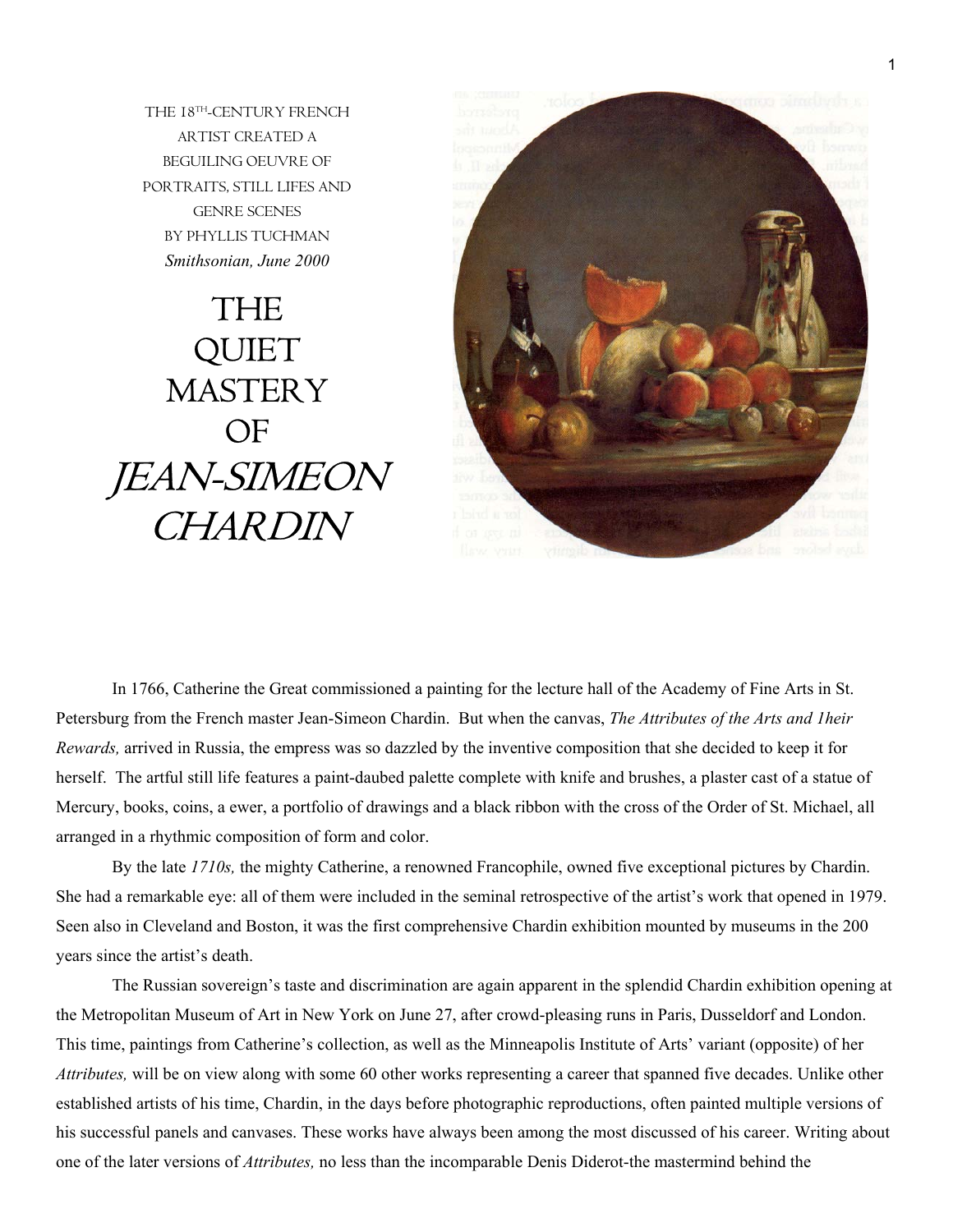*Encyclopedie* and an art adviser to Catherine the Great- declared in 1769: "While looking at 'Attributes of the Arts,' the eye is soothed and remains satisfied and at peace. When one has looked at this piece for a long time, other pieces appear cold, two-dimensional, commonplace and crude. Chardin is Paris in between nature and art; he.... is an old sorcerer from whom age has not yet stolen his magic wand." In the scores of still lifes and genre scenes to be displayed at the Metropolitan, viewers can see evidence of the virtuosity that elicited Diderot's enthusiastic response. Chardin's works convey his warmth, charm and reserve. He portrayed children with the tenderness of a doting grandparent (though he never became one himself) and caressed color onto the contours of fruits as if he were a Dean or Deluca. Unlike his contemporaries, he ignored frivolity and intrigue, depicting instead the simplicity of everyday life. In his works, common objects and scenes are rendered with dignity and seriousness, and the humdrum becomes beguiling. For Philippe de Montebello, the Metropolitan's director, Chardin is "a pure painter whose subject is almost subordinate to the joy of painting."

The minimalist compositions of Chardin's small-sized pictures—some measure less than 7 by 9 inches—belie their complexity. As novelist/culture czar Andre Malraux said in 1951, "Chardin is not simply a little master of the eighteenth century who is more refined than his rivals. ...His quiet mastery overthrew the baroque still life of Holland and made mere decorators of his contemporaries."

How Chardin did what he did remains a mystery. He never revealed his technique. It was said that he worked on one canvas or panel at a time, and that each painting could take him several months to complete; that he layered his colors, applying his paint in rapid brushstrokes, often using his thumb; and that he used models and preferred to paint what he knew. About the version of *Attributes* in the Minneapolis Institute of Arts, Samuel Sachs II, that museum's former director, commented, "This is a still life on a scale reserved for portraiture. It is a portrait of everything important to the artist who painted it." This sensibility is a leitmotiv in Chardin's art.

**The original version of** *The Attributes of the Arts and Their Rewards***, with its plaster cast of sculptor Jean-Baptiste Pigalle's celebrated Mercury, was painted for Catherine the Great in 1766. The version above, now in Minneapolis, was likely painted for Pigalle.** 

Jean-Simeon Chardin, a stay-at- home, was born in Paris on the Left Bank in the rue de Seine on November 2, 1699. His world never grew much larger. Besides being baptized at the nearby church of Saint-Sulpice, he would twice be married there. The house in the rue du Four where he



next lived with his parents and, later, with his first wife, is also in the sixth arrondissement, as was the home he shared with his second wife, around the corner in the rue Princesse. Except for a brief time spent in Fontainebleau in 1731 to help restore some 16<sup>th</sup>,century wall paintings, Chardin seems never to have left Paris. He died there in 1779 at the age of 80.

Among his colleagues and contemporaries, Chardin was an exception. Both Francois Boucher and Jean-Honore Fragonard, like other winners of the Prix de Rome, traveled to Italy. Antoine Watteau visited London, and the peripatetic Voltaire lived in Prussia, England and Switzerland.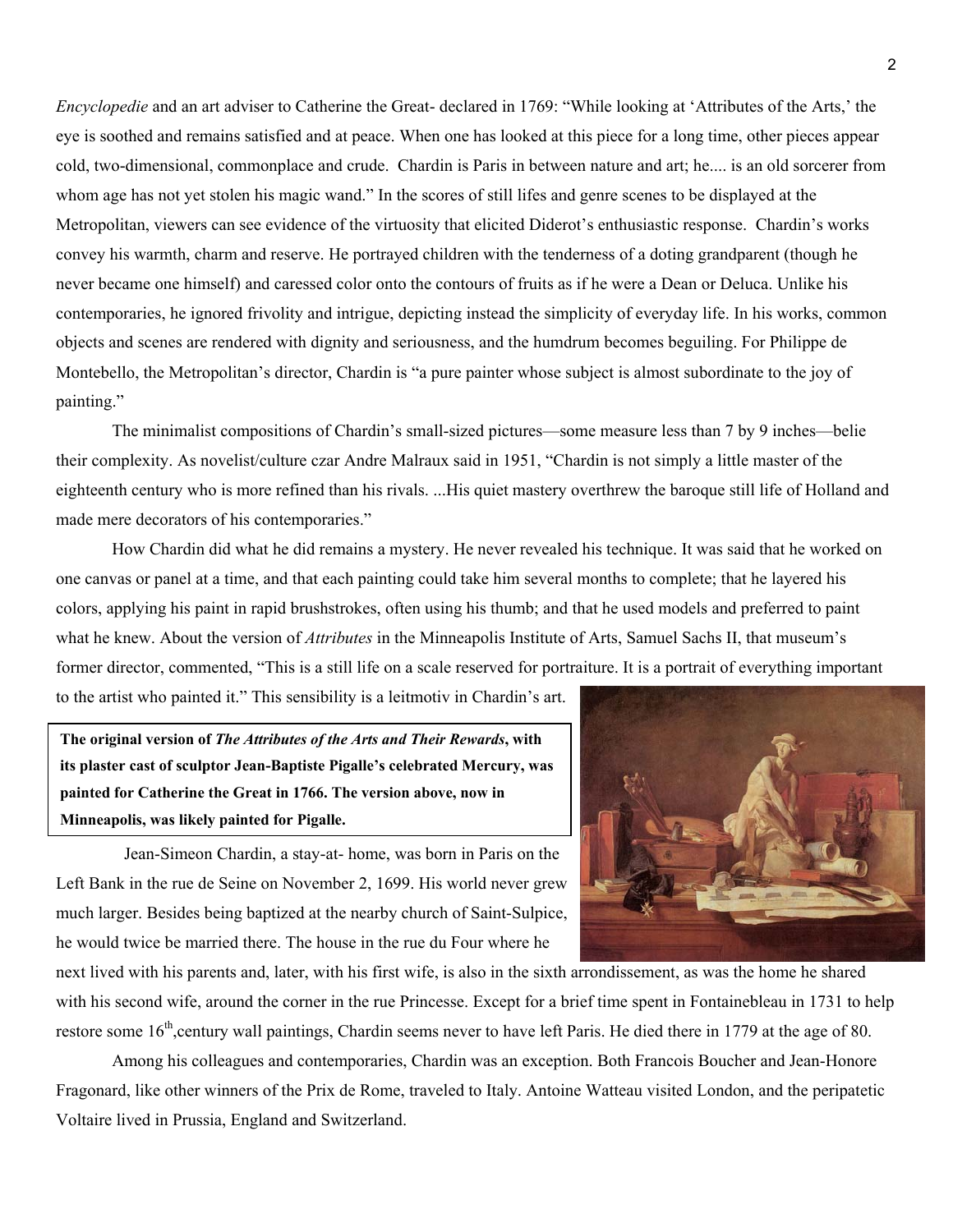Chardin did not become a cabinet-maker like his father. Instead, he studied with two respected history painters, now practically forgotten, Pierre-Jacques Cazes and Noel-Nicolas Coypel. By 1724 the young man was admitted as a master painter to the Academie de Saint-Luc on the basis of two multifigure compositions: a signboard for a surgeon, for which several friends posed; and an anecdote-filled scene of a candlelit billiard party, complete with posted police regulations. Chardin clearly knew his cushions from his cues. His father specialized in billiard tables, even making several for the king.

Throughout his life, Chardin painted the familiar. His panels and canvases are filled with everyday objects, many from his own home-kitchen utensils, tables, chairs, carpets, clocks, goblets and covered bowls. Both of his wives sat for his genre scenes, as did friends and acquaintances. Chardin owned the plaster copy of sculptor Jean-Baptist Pigalle's *Mercury* featured in *1he Attributes of the Arts and 1heir Rewards.* And he constantly passed, in the rue de Grenelle, Bouchardon's fountain with its sculptural allegory of Paris, which appears in an earlier painting. Almost all his titles, however, were generic. When, for instance, during his 70s, he rendered pastel portraits of himself and his second wife, he nearly always displayed them simply as "studies of heads." He apparently felt that further information was extraneous to the work of art.

Small in stature, but strong and muscular, Chardin, according to Diderot, was witty and "had spirit and...a great store of good sense. " His talent and ambition were already evident in the elaborate still lifes he painted shortly after 1724. These feature dogs and cats eyeing partridges, hares and fish on tables laden with foodstuffs. Two of these works, *1he Buffet* and *The Ray,* earned Chardin a citation from the prestigious Academie Royale de Peinture et de Sculpture as "a painter skilled in animals and fruits." In 1728 he was received as a member of the Academie at the tender age of 28.



**Among the first group of paintings Chardin displayed at the Salon du Louvre when it resumed in 1737 was Girl with Shuttlecock, which was created that same year. In this work, Chardin portrays his young subject with remarkable delicacy and sympathy.** 

*1he Ray,* on display for the first time outside Paris, features copperware, ceramics, a corked bottle, a tenuously placed knife, opened oysters, a raw carp, a rumpled cloth and an animated cat. Hanging on a stone wall and dominating the scene is the ghostlike eponymous image of the fish. Overly cluttered by today's standards, the picture has been copied by countless modern artists. Paul Cezanne sketched its right side during the late 1880s. Henri Matisse's full-sized homage dates from 1896. "Yes, I often go to the Louvre," Matisse said in 1913, during Cubism's height. "I mainly study the work of Chardin there. I go...to study his technique. " After Chardin was rediscovered in

the mid-19<sup>th</sup> century, a number of major painters early in their careers, including Manet, Monet and Vuillard, appear to have drawn inspiration from his motifs and methods.

In the late 1720s, Chardin courageously began paring down the compositions that had brought him attention. Instead of continuing to paint the sort of ornate, sumptuous still lifes popularized by the Dutch masters, he created works that are as subdued and spare as those of the early Spanish still life artist Juan Sanchez C6tan. Upon stone shelves,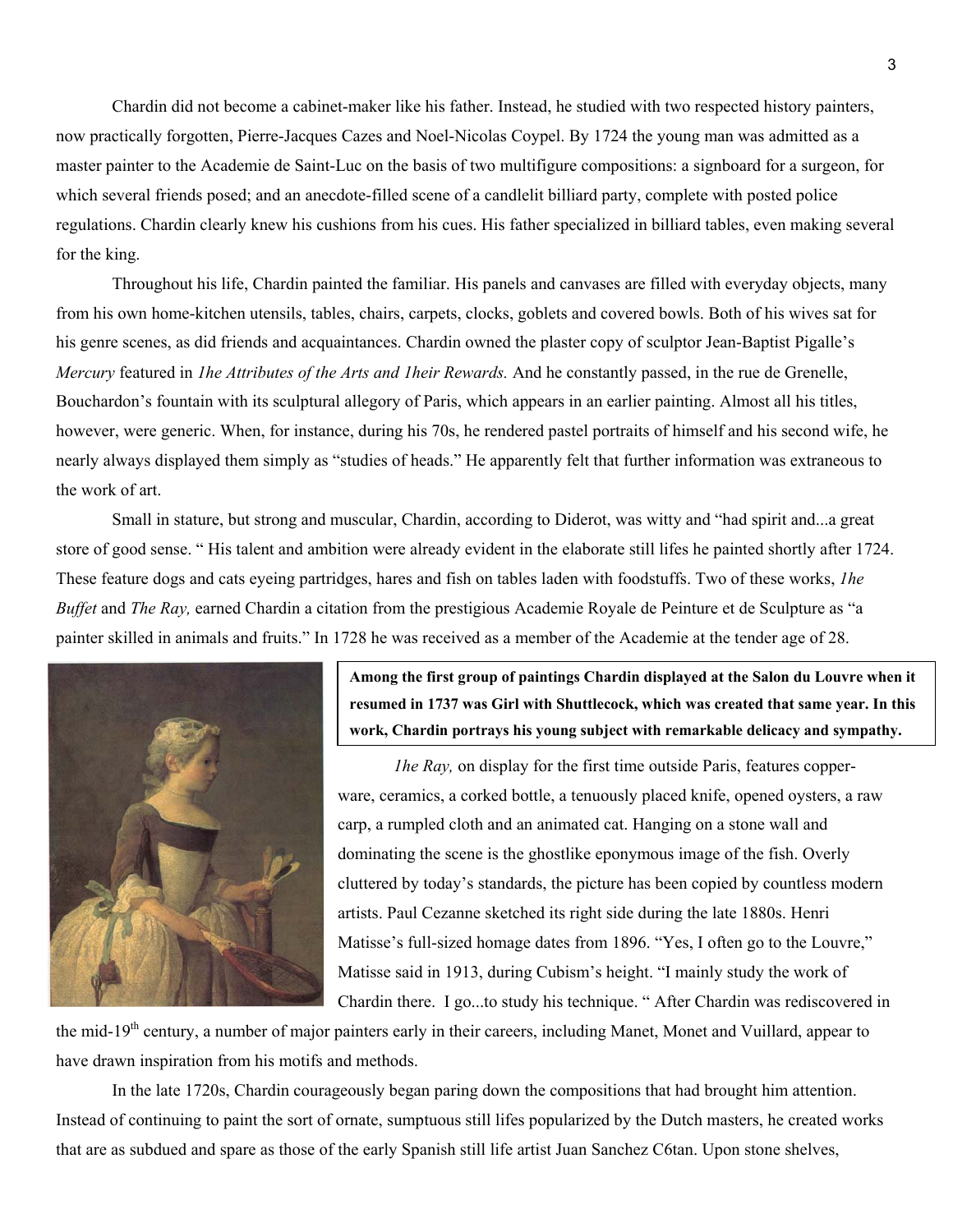Chardin placed just a few pieces of fruit and a bottle or goblet. Even the pictures with rabbits, other game and sporting gear—bags, powder flasks, guns—changed. They are not hunting pictures, just as Jean Renoir's classic film *Rules of the Game* is hardly the story of a hunting party. Both artist and director focus on relationships--and on startlingly accurate depictions. As Sachs, now director of New York's Frick Collection, said not long ago, "Chardin's imagery is meant to be touched by the eye. It's not just about the skill of the artist. Fur feels like fur." Under natural illumination, such as the skylights of the Kunstmuseum in Dusseldorf, one could see how the artist applied his pigments as if he were modeling a sculpture from clay or wax.

By 1730, Chardin was receiving important commissions, including five pictures for Count Conrad-Alexandre de Rothenbourg, the French Ambassador to the Court of Spain. Two of these, *Musical Instruments and Parrot* and *Musical Instruments and Basket* of *Fruit,* will be in the Metropolitan show. Prefiguring Catherine the Great's Attributes by three decades, the pair reveal Chardin's knack for composing shapes, textures and colors into visual rhythms.



**In his early genre masterpiece,** *The Washerwoman* **(1733), Chardin artfully rendered the peace and silence of this domestic scene. His figures—their gestures static—seem to inhabit their own separate worlds, creating a sense of discreet intimacy.** 

Success enabled the 31-year-old Chardin in 1731 to marry 22-year-old Marguerite Saintard, his fiancée of eight years. Within a year, they had a son, Jean-Pierre, a future painter who would win acclaim as a history painter, study in Rome and ultimately drown in a canal in Venice, an apparent suicide. A daughter, Marguerite-Agnes, was born in 1733, but died just a few years later.

For the following two decades, Chardin painted genre scenes that conveyed the nature of life "upstairs, downstairs" as few others have. The artist's wife, it is believed, posed for one of the earliest such genre pictures, *Woman Sealing a Letter,* which was exhibited in the 179 Salon du Louvre and was the first of many to be reproduced as an engraving by other artists. Chardin subsequently supplemented his income with "royalties" from such reproductions. But while charming, these prints, executed in black and white, highlight by its very absence the artist's gift for color. Wrote Diderot, "This magic defies understanding. It is thick layers of color applied one on top of the other. ...At other times, you could say it is vapour that has been breathed onto the canvas."

No one is certain why Chardin stopped painting still lifes and started producing genre scenes, or why he later returned to still lifes. One explanation, at least for the former, centers on an apocryphal story involving the portrait painter Joseph Aved. Al1egedly, a woman who had asked Aved to portray her wanted to pay less than he thought he deserved. Even though he was not busy, he rejected her offer. Chardin urged his friend to change his mind because the fee was good for a relative unknown, as they both were at the time. "Yes," Aved cheekily replied, "if a portrait were as easy to do as a sausage"--an allusion, of course, to Chardin's still lifes. Supposedly to disprove this notion, Chardin began to paint family and friends, including Aved (p. 6). Yet he did not title the picture for which his colleague posed *Portrait of Aved.* Caught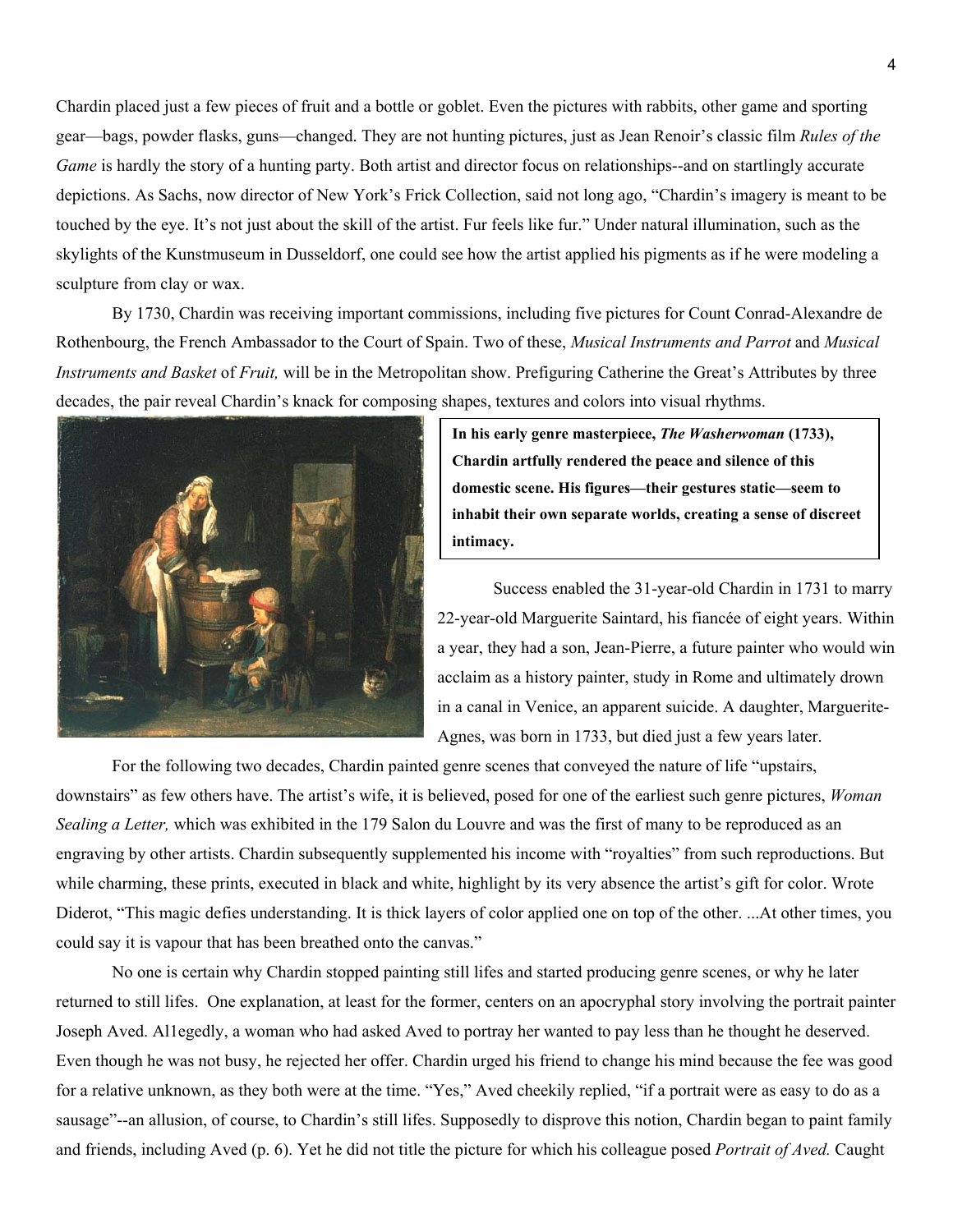deep in thought, the figure was exhibited alternately during Chardin's lifetime as a chemist, a philosopher and an alchemist.



**One of the artist's more elaborate still lifes,** *Partridge, Bowl of Plums and Basket of Pears* **is reminiscent of works by the Dutch masters. Distinguished by its rich color, skillful use space and subtle highlights, the painting dates from Chardin's pre-1730 period.** 

In other pictures, scullery maids, cooks and washerwomen return from market, draw water, peel turnips. One servant tries to get whites whiter. Children, rather than pursuing their studies, take games from drawers, blow bubbles, build houses of cards and spin tops. These little adults are scene stealers. An enchanting young girl, whose features seem to bear a resemblance to those of Chardin's first wife, holds a badminton racquet in one hand and a shuttlecock in the other. As the son of one of Chardin's friends turns a top in another picture, we watch him watching. Notes Montebello, "Part of the poetry in Chardin is the silence of his pictures. He captures and holds the moment for eternity." In 1735, shortly after the artist depicted his wife stirring a cup of steaming tea, a symbol of the transitory, she died at the age of 26. Chardin, who by all accounts was devoted to her, was bereft. It was

not until 1744 that he wed Francoise Marguerite Pouget, a wealthy, childless widow of 37. The marriage thrust Chardin solidly into the middle class. The couple had one child, a daughter, who died in infancy.

By this time Chardin's collectors included his monarch (Louis XV), the royalty of Prussia and Sweden, and various counts, cardinals, ministers and ambassadors from across Europe. Despite his lofty position, Count Carl Gustav Tessin of Sweden was humbled enough to write: "The pictures by Chardin are something to go on your knees before...."

When Chardin returned to painting still lifes around 1750, he simplified them further. He used fewer elements, and his compositions became more austere. Often he would include items of greater value than before, reflecting his own change in lifestyle. In paintings such as *The Cut Melon,* the objects seem closer to the viewer. The overall design has become more abstract, as his forms appear to rise and fall, billow and recede. Curves echo one another and continue to reverberate. When the colors of fruits and flowers are reflected on porcelain and silver surfaces, the painter conveys the tenderness of two people touching. As Diderot exclaimed, "Oh Chardin! It is not white, red or black that you grind on your palette: it is the very substance of your subjects: it is air and light that you dip your brush into and transfer and attach to the canvas."

About his own art, Chardin had little to say. "One uses colors, but one paints with feeling," he was reported to have observed. While he painstakingly rendered what he saw, year in and year out, he well understood that the magic and mystery of art comes from the ineffable.